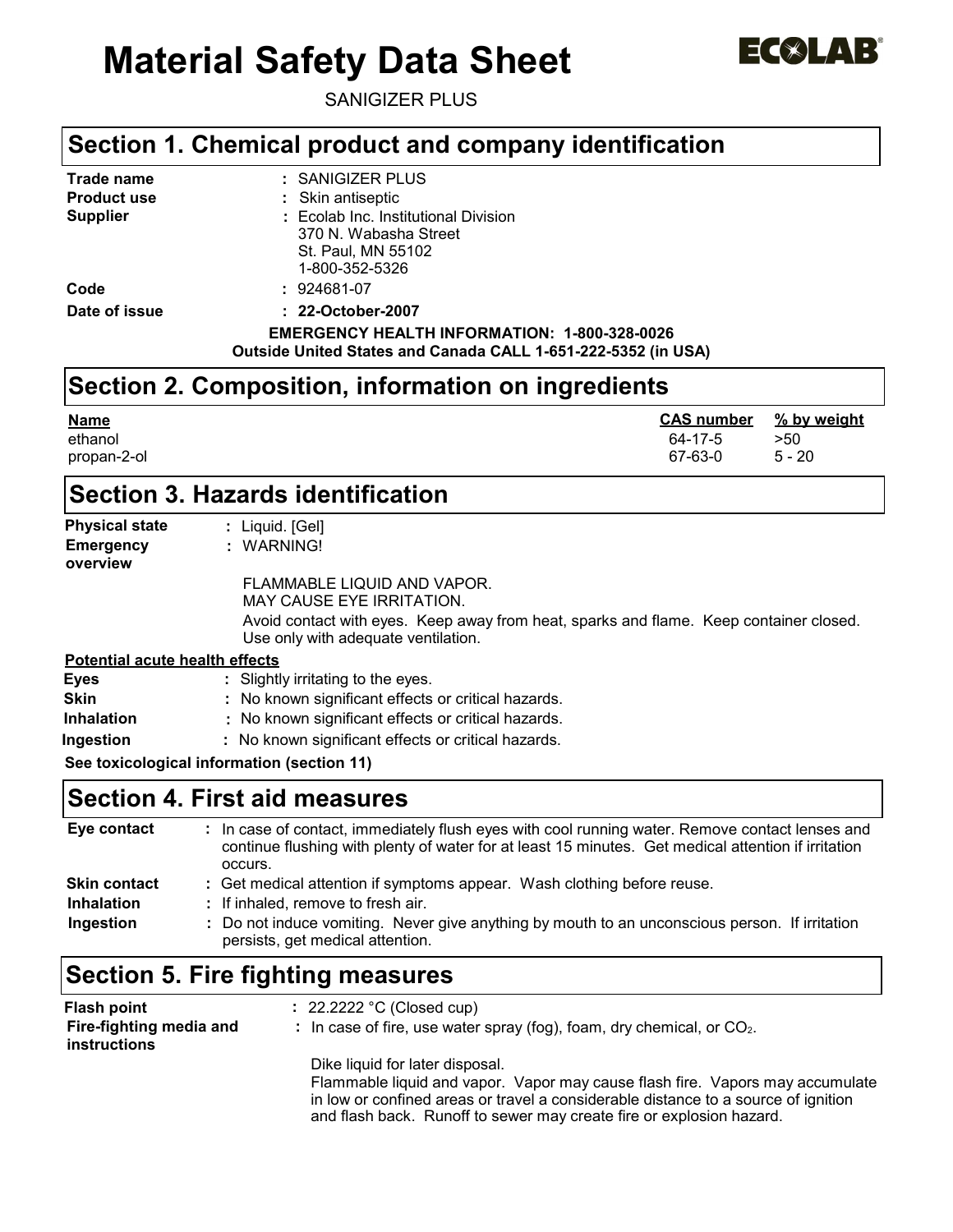| <b>Personal</b><br>precautions    | Immediately contact emergency personnel. Eliminate all ignition sources. Keep unnecessary<br>personnel away. Use suitable protective equipment. Do not touch or walk through spilled<br>material.                                                                                                                                                                                                  |
|-----------------------------------|----------------------------------------------------------------------------------------------------------------------------------------------------------------------------------------------------------------------------------------------------------------------------------------------------------------------------------------------------------------------------------------------------|
| Environmental<br>precautions      | : Avoid dispersal of spilled material and runoff and contact with soil, waterways, drains and<br>sewers. Inform the relevant authorities if the product has caused environmental pollution<br>(sewers, waterways, soil or air).                                                                                                                                                                    |
| <b>Methods for</b><br>cleaning up | : If emergency personnel are unavailable, contain spilled material. For small spills, add<br>absorbent (soil may be used in the absence of other suitable materials) and use a non-sparking<br>or explosion-proof means to transfer material to a sealable, appropriate container for disposal.<br>For large spills, dike spilled material or otherwise contain material to ensure runoff does not |

reach a waterway. Place spilled material in an appropriate container for disposal.

### **Section 7. Handling and storage**

thoroughly after handling.

**Engineering measures :** Good general ventilation should be sufficient to control worker exposure to airborne contaminants.

Keep out of the reach of children. Store in a segregated and approved area. Keep container in **:** a cool, well-ventilated area. Keep container tightly closed and sealed until ready for use. Avoid

**:** Keep away from heat, sparks and flame. To avoid fire, eliminate ignition sources. Wash

### **Personal protection :**

**Handling**

**Storage**

| : No protective equipment is needed under normal use conditions.                  |  |  |  |
|-----------------------------------------------------------------------------------|--|--|--|
| : No protective equipment is needed under normal use conditions.                  |  |  |  |
| : No protective equipment is needed under normal use conditions.                  |  |  |  |
| : A respirator is not needed under normal and intended conditions of product use. |  |  |  |
| <b>Exposure limits</b>                                                            |  |  |  |
| ACGIH TLV (United States, 1/2006).                                                |  |  |  |
| TWA: $1880$ mg/m <sup>3</sup> 8 hour(s).                                          |  |  |  |
| TWA: 1000 ppm 8 hour(s).                                                          |  |  |  |
| OSHA PEL (United States, 11/2006).                                                |  |  |  |
| TWA: $1900 \text{ mg/m}^3$ 8 hour(s).                                             |  |  |  |
| TWA: 1000 ppm 8 hour(s).                                                          |  |  |  |
| ACGIH TLV (United States, 1/2006).                                                |  |  |  |
| STEL: 400 ppm 15 minute(s).                                                       |  |  |  |
| TWA: $200$ ppm 8 hour(s).                                                         |  |  |  |
| OSHA PEL (United States, 11/2006).                                                |  |  |  |
| TWA: $980 \text{ mg/m}^3$ 8 hour(s).                                              |  |  |  |
| TWA: $400$ ppm 8 hour(s).                                                         |  |  |  |
|                                                                                   |  |  |  |

all possible sources of ignition (spark or flame).

**Section 8. Exposure controls, personal protection**

Do not store above the following temperature: 25°C

### **Section 9. Physical and chemical properties**

| <b>Physical state</b>   | $:$ Liquid. $[Gel]$           |
|-------------------------|-------------------------------|
| Color                   | : Colorless.                  |
| Odor                    | $:$ Alcohol-like.             |
| рH                      | $: 7.5$ [Conc. (% w/w): 100%] |
| <b>Specific gravity</b> | : 0.9                         |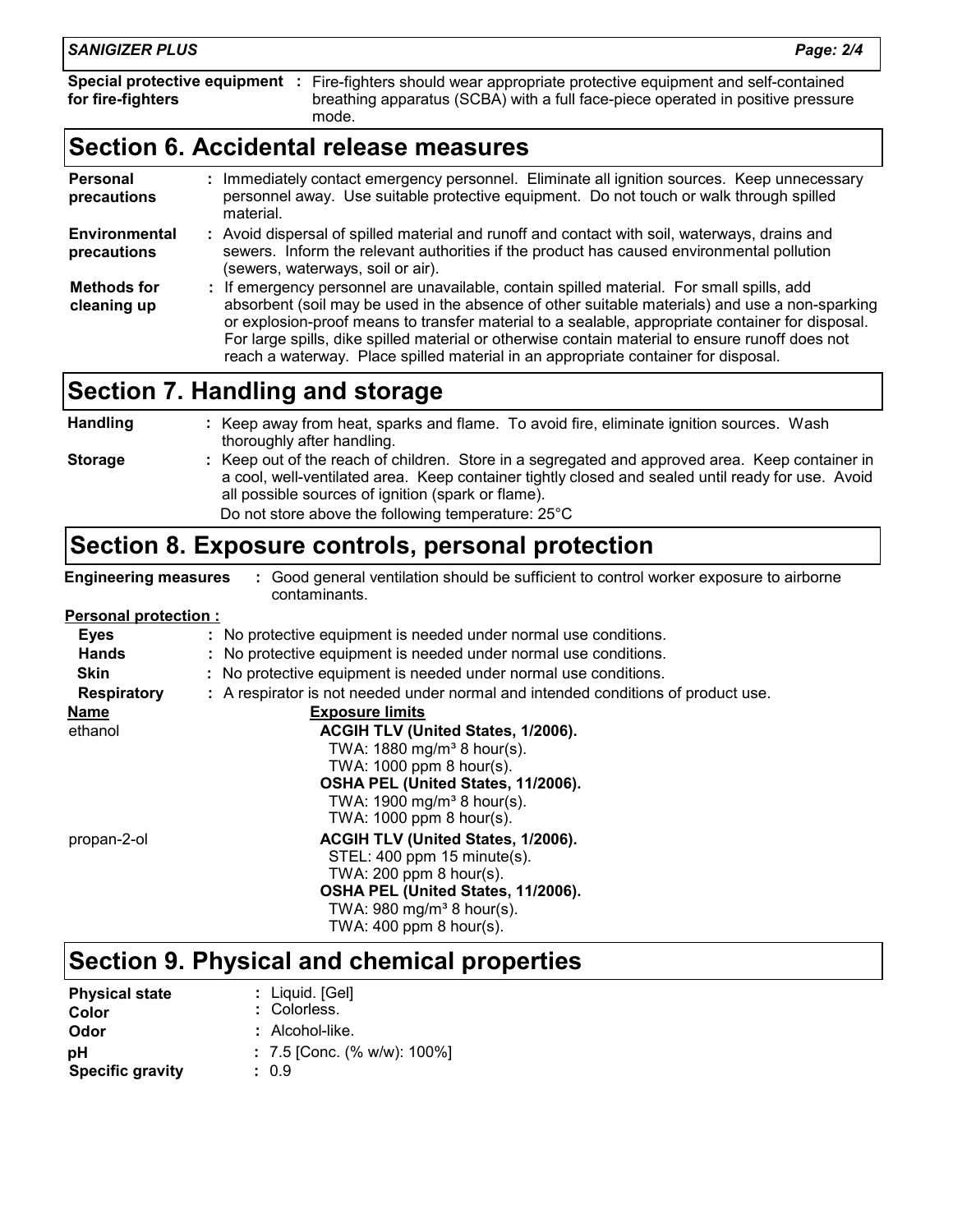### **Section 10. Stability and reactivity**

**Stability :**

: The product is stable.

### **Section 11. Toxicological information**

#### **Potential acute health effects**

- No known significant effects or critical hazards. **:** Slightly irritating to the eyes. **:** No known significant effects or critical hazards. **: Eyes Skin Inhalation Ingestion**
	- No known significant effects or critical hazards. **:**

### **Potential chronic health effects**

**Chronic effects on** : There is no known chronic effect after exposure to this product. **humans**

### **Section 12. Ecological information**

### **Section 13. Disposal considerations**

#### The generation of waste should be avoided or minimized wherever possible. Avoid dispersal of **:** spilled material and runoff and contact with soil, waterways, drains and sewers. Disposal of this product, solutions and any by-products should at all times comply with the requirements of environmental protection and waste disposal legislation and any regional local authority requirements. **Waste disposal**

**Waste**

**:** Unused product is D001 (Ignitable)

**classification**

**Consult your local or regional authorities.**

### **Section 14. Transport information**

| information                  |               | Regulatory   UN number   Proper shipping name | <b>Class</b> | Packing<br><b>group</b> | <b>Additional information</b> |
|------------------------------|---------------|-----------------------------------------------|--------------|-------------------------|-------------------------------|
| <b>DOT</b><br>Classification | <b>UN1170</b> | l Ethanol solutions⊢                          |              | Ш                       | Not available.                |

### **APPLIES ONLY DURING ROAD TRANSPORT**

**Any variation of the shipping description based on the packaging is not addressed.**

### **Section 15. Regulatory information**

| <b>HCS Classification</b><br><b>U.S. Federal regulations</b> | : Flammable liquid<br>: SARA 302/304/311/312 extremely hazardous substances: No products were<br>found.                                         |
|--------------------------------------------------------------|-------------------------------------------------------------------------------------------------------------------------------------------------|
| <b>TSCA 8(b) inventory</b><br><b>California Prop. 65</b>     | SARA 302/304 emergency planning and notification: No products were found.<br>: All materials are listed or exempt.<br>: No products were found. |

### **: Section 16. Other information**

**Date of issue : 22-October-2007. Hazardous Material Health Information System (U.S.A.)** 1 3 0 **Flammability Physical hazards**

- 
- **Responsible name : Regulatory Affairs**